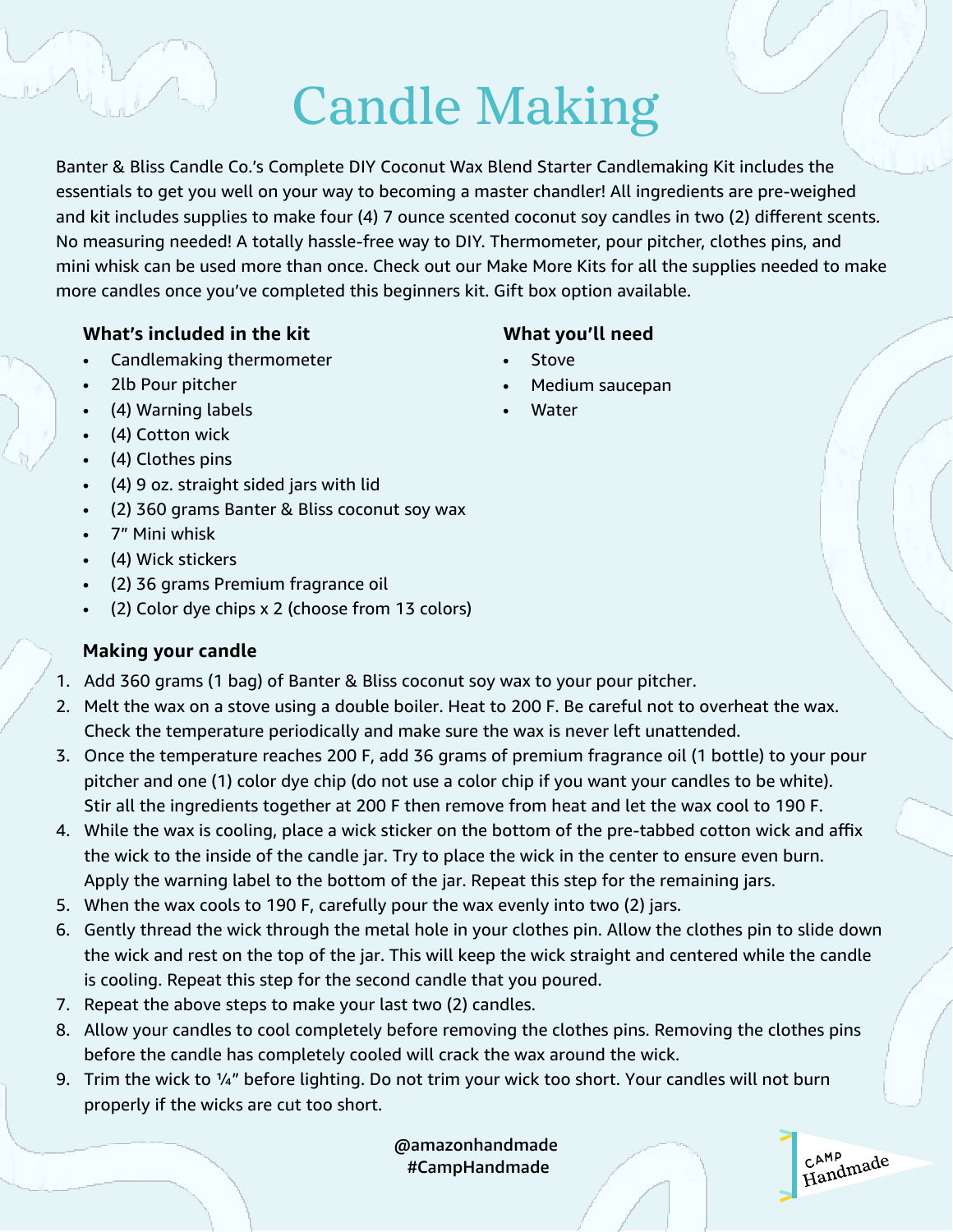# Needle Felt Hedgehog

The Needle Felt Hedgehog workshop with Sheep Farm Felt's Megan Benson is the perfect kid-friendly craft. Using a handful of materials, you'll instantly create a cute new friend that doubles as an adorable gift!

#### **What's included in the kit**

- Gray wool yarn for quills
- (3) Felting needles
- (1) Foam block
- Gray and black wool roving

### **Making your hedgehog**

### **What you'll need**

- Stove
- Medium saucepan
- **Water**
- 1. Cut the quills Take 1 or 2 strands of wool yarn and wrap them around your ruler. Using sharp scissors, cut vertically up the ruler to create pieces of wool yarn that will be approximately 2 inches long. Continue until all of the quills are cut.
- 2. Draw the outline Using your fabric or permanent marker, draw a line around your hedgehog that resembles the drawing on page 1.
- 3. Needle Felt the quills Lay 4 pieces of wool yarn down on the hedgehog form. Create a Plus sign (+) and then an (x) on top. Use your thumb and forefinger to secure the top strand of wool down. Using an up and down motion with your felting needle, poke the center of the strands into the form. Repeat until all of the form is covered with quills inside of the line that you drew. Using your hand, cover and hold down the quills at the face of the form. Needle Felt the yarn down so it appears the quills are growing back as opposed to sticking straight up.
- 4. Make the face Take 1x 2 inch section of gray roving and roll it until you have a cylinder. Bring the two ends of the cylinder together and place onto the form to create an ear into the concave section of quills. Repeat for the other ear. Use a very small amount of black roving and roll it between your fingers to create a small ball. Secure onto the form to make eyes. Roll a larger ball to make the nose and needle felt on the tip of the form. Use a bit of black roving and roll between your hands to make a thin strand of yarn. Needle Felt it onto the form to make a mouth.
- 5. Trim Using your scissors, trim any quills that are sticking up.

@amazonhandmade #CampHandmade

CAMP<sub>1</sub> c<sup>amp</sup><br>Handmade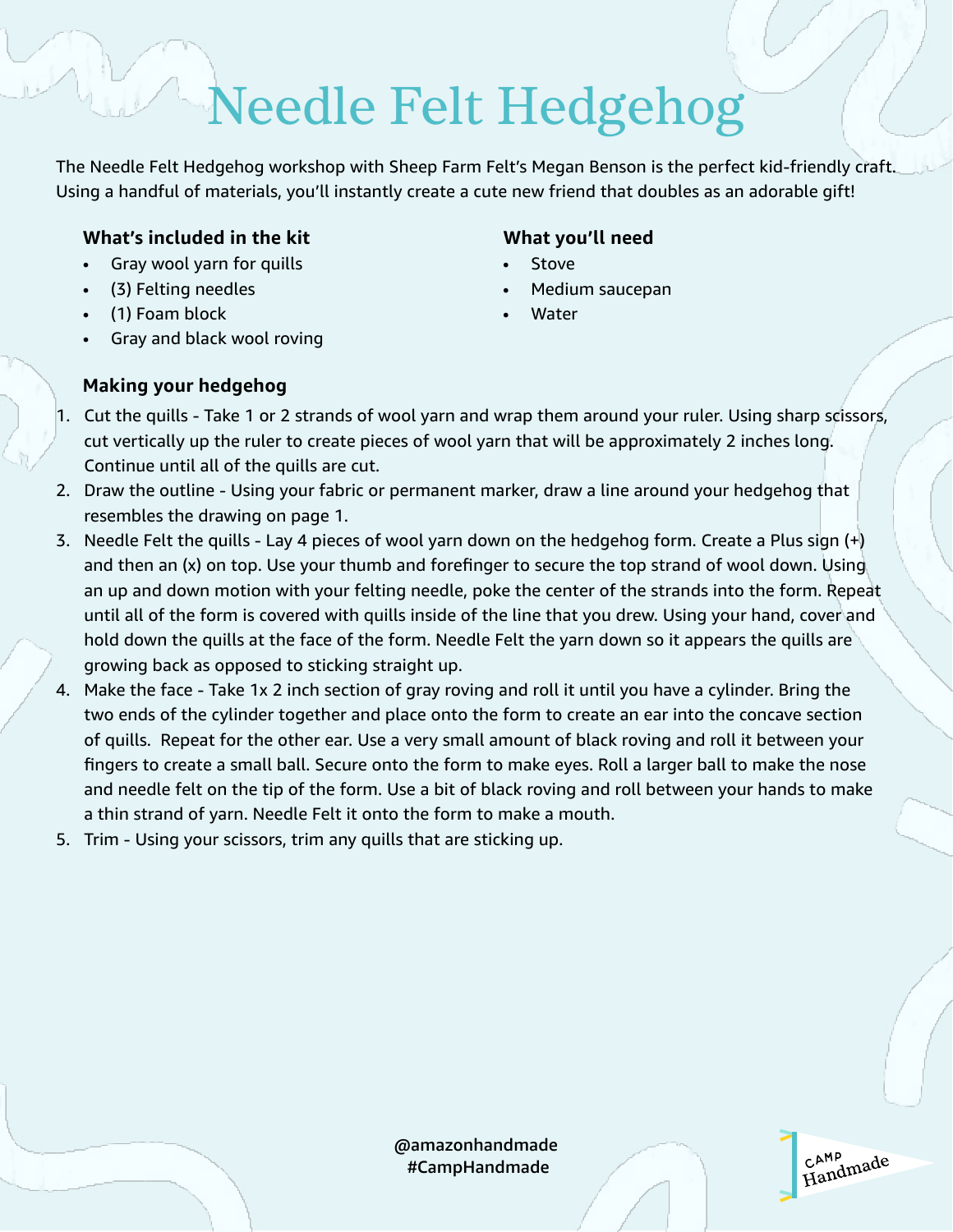### Floral Salt Soak

Achieve next level rest and relaxation with Live by Being's Floral Salt Soak. Using a specially crafted oil blend and flowers and pre-packed, all natural ingredients, this activity is easy to follow and takes no time at all. This soak pairs perfectly with a long and warm bath!

### **What's included in the kit**

- (1) Glass Jar with label
- (1) Wooden scoop
- (1) Cotton Muslin Bag
- (1) Pack of Dead Sea Salt
- (1) Jasmine & Lavender Oil Blend
- (1) Pack of Coconut Milk
- (1) Pack of Sodium Bicarbonate (Baking Soda)
- (1) Pack of Lavender Flowers

### **Making your floral salt soak**

- 1. In a large bowl combine the coconut milk and baking soda blend well with hands or spatula removing clumps.
- 2. Mix in the Dead Sea Salt which includes the essential oils.
- 3. Add the lavender flowers last and give mix a gentle toss.
- 4. Fill jar with the jasmine and lavender oil blend.
- 5. Add 1-2 scoops to bath water OR into the included cotton muslin bag and drop the bag under the running water as you draw the bath.
- 6. Breathe deeply to enjoy this aromatherapeutic blend that inspires calm and balance.

### **What you'll need**

- Large bowl
- Spatula (optional)

@amazonhandmade #CampHandmade

CAMP c<sup>amp</sup><br>Handmade